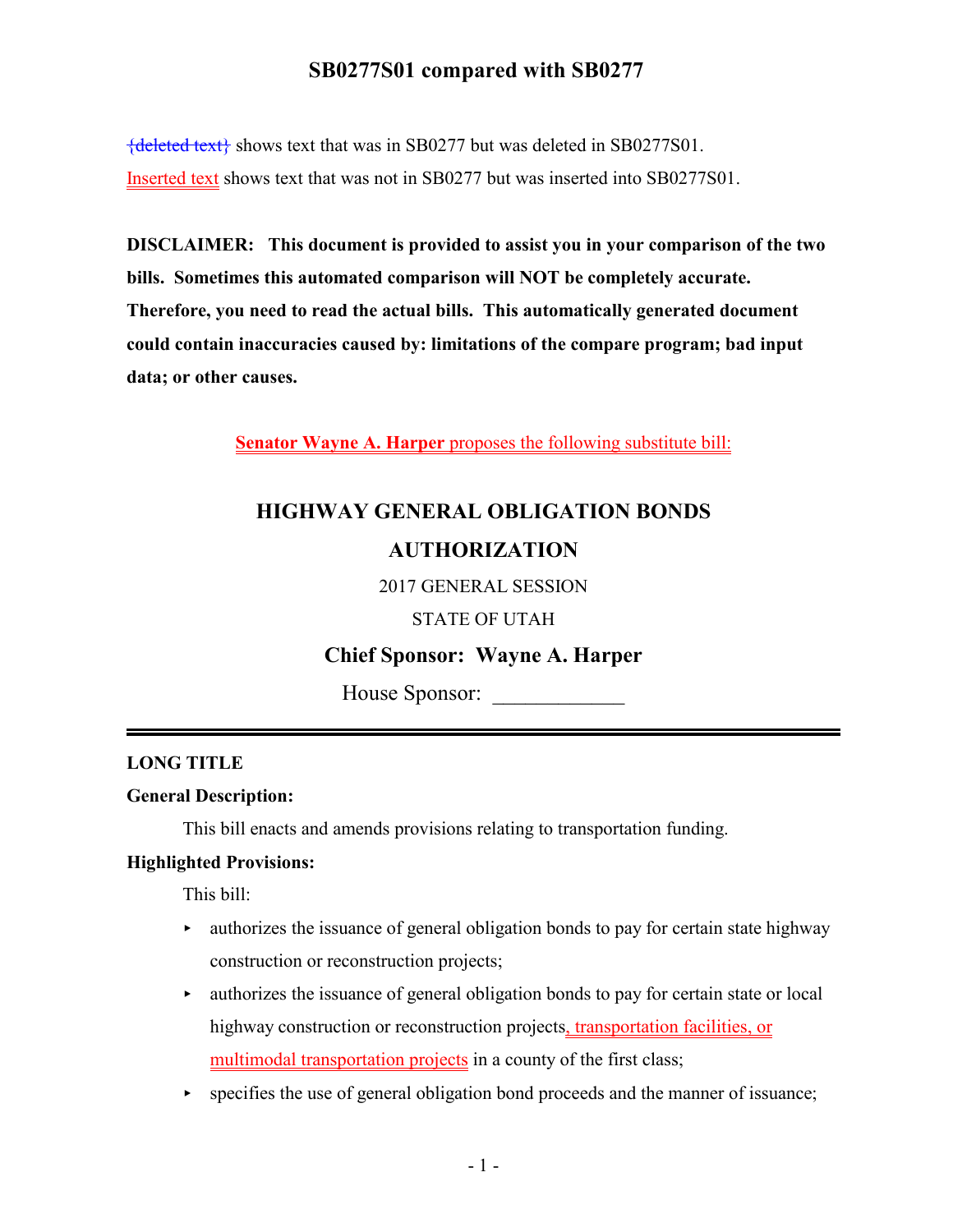- $\triangleright$  exempts certain general obligation bonds from certain debt limitation provisions;
- $\rightarrow$  requires the Department of Transportation and the Transportation Commission to report the amount of bonds needed to fund certain projects in the next fiscal year to the Executive Appropriations Committee of the Legislature before the bonds may be issued; and
- $\blacktriangleright$  makes technical changes.

#### **Money Appropriated in this Bill:**

None

#### **Other Special Clauses:**

This bill provides a special effective date.

#### **Utah Code Sections Affected:**

AMENDS:

**63B-1-306**, as last amended by Laws of Utah 2009, Chapters 241 and 275

**63J-3-402**, as last amended by Laws of Utah 2009, Chapters 241 and 275

**72-2-121**, as last amended by Laws of Utah 2016, Chapter 12

**72-2-124**, as last amended by Laws of Utah 2016, Chapters 137 and 291

#### ENACTS:

**63B-27-101**, Utah Code Annotated 1953

**63B-27-102**, Utah Code Annotated 1953

*Be it enacted by the Legislature of the state of Utah:*

Section 1. Section **63B-1-306** is amended to read:

**63B-1-306. Obligations issued by authority -- Limitation of liability on obligations -- Limitation on amount of obligations issued.**

(1) (a) All obligations issued by the authority under this part shall be limited obligations of the authority and may not constitute, nor give rise to, a general obligation or liability of, nor a charge against the general credit or taxing power of, this state or any of its political subdivisions.

(b) This limitation shall be plainly stated upon all obligations.

(2) (a) No authority obligations incurred under this section may be issued in an amount exceeding the difference between the total indebtedness of the state and an amount equal to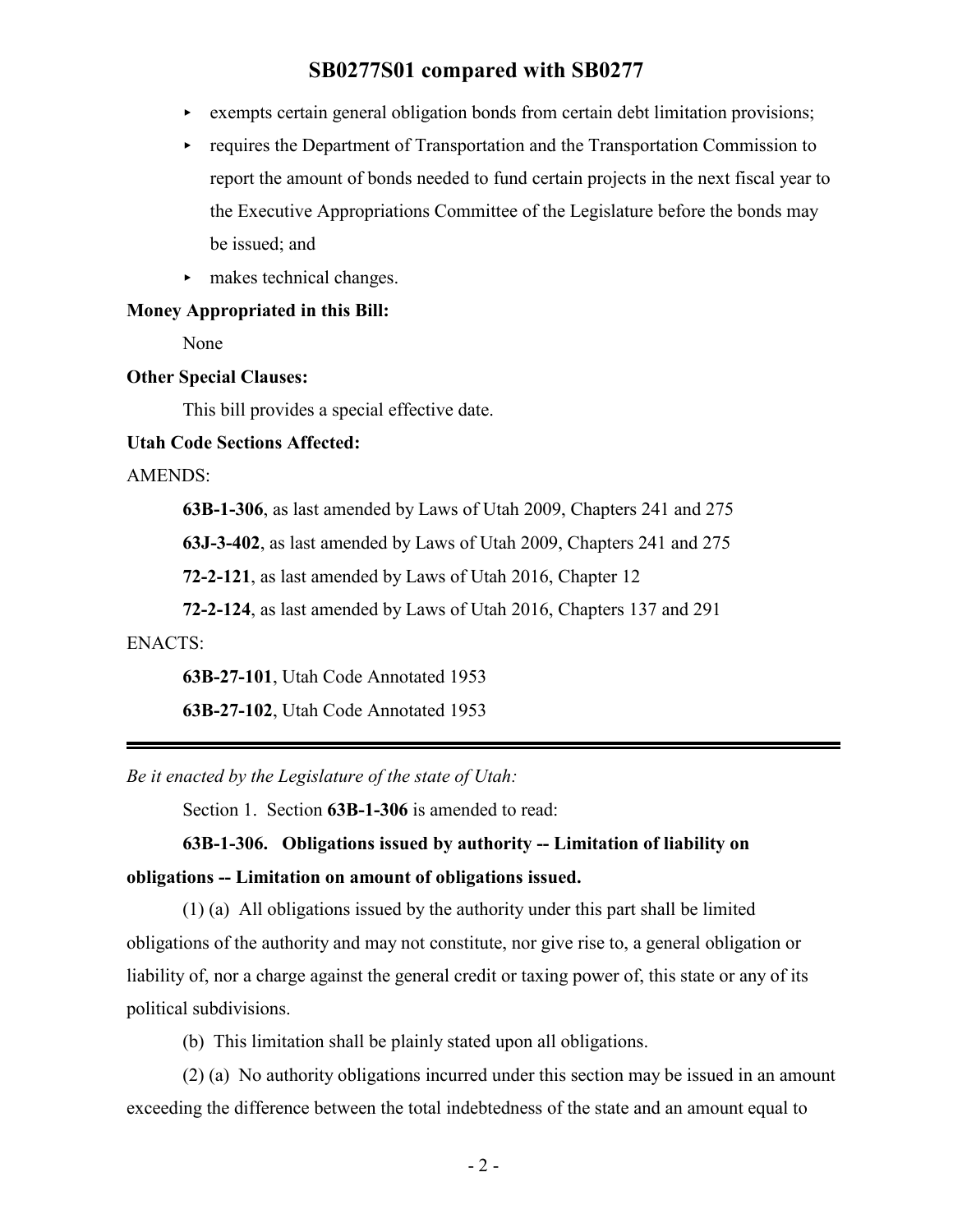1-1/2% of the value of the taxable property of the state.

(b) Debt issued under authority of the following parts or sections may not be included as part of the total indebtedness of the state of Utah in determining the debt limit established by this Subsection (2):

(i) Title 63B, Chapter 6, Part 2, 1997 Highway General Obligation Bond Authorization;

(ii) Title 63B, Chapter 6, Part 3, 1997 Highway Bond Anticipation Note Authorization;

(iii) Title 63B, Chapter 7, Part 2, 1998 Highway General Obligation Bond Authorization;

(iv) Title 63B, Chapter 7, Part 3, 1998 Highway Bond Anticipation Note Authorization;

(v) Title 63B, Chapter 8, Part 2, 1999 Highway General Obligation Bond Authorization;

(vi) Title 63B, Chapter 8, Part 3, 1999 Highway Bond Anticipation Note Authorization;

(vii) Title 63B, Chapter 9, Part 2, 2000 Highway General Obligation Bond;

(viii) Title 63B, Chapter 10, Part 1, 2001 Highway General Obligation Bonds;

(ix) Title 63B, Chapter 10, Part 2, 2001 Highway General Obligation Bond Anticipation Notes Authorization;

(x) Title 63B, Chapter 11, Part 5, 2002 Highway General Obligation Bonds for Salt Lake County;

(xi) Title 63B, Chapter 11, Part 6, 2002 Highway General Obligation Bond Anticipation Notes for Salt Lake County;

(xii) Section 63B-13-102;

(xiii) Section 63B-16-101;

(xiv) Section 63B-16-102;

(xv) Section  $63B-18-401$ ;  $\lceil \frac{\text{and}}{\text{and}} \rceil$ 

(xvi) Section  $63B-18-402$ [.]; and

(xvii) Title 63B, Chapter 27, Part 1, 2017 Highway General Obligation Bonds.

(c) Debt issued under authority of Section 63B-7-503 may not be included as part of the total indebtedness of the state in determining the debt limit established by this Subsection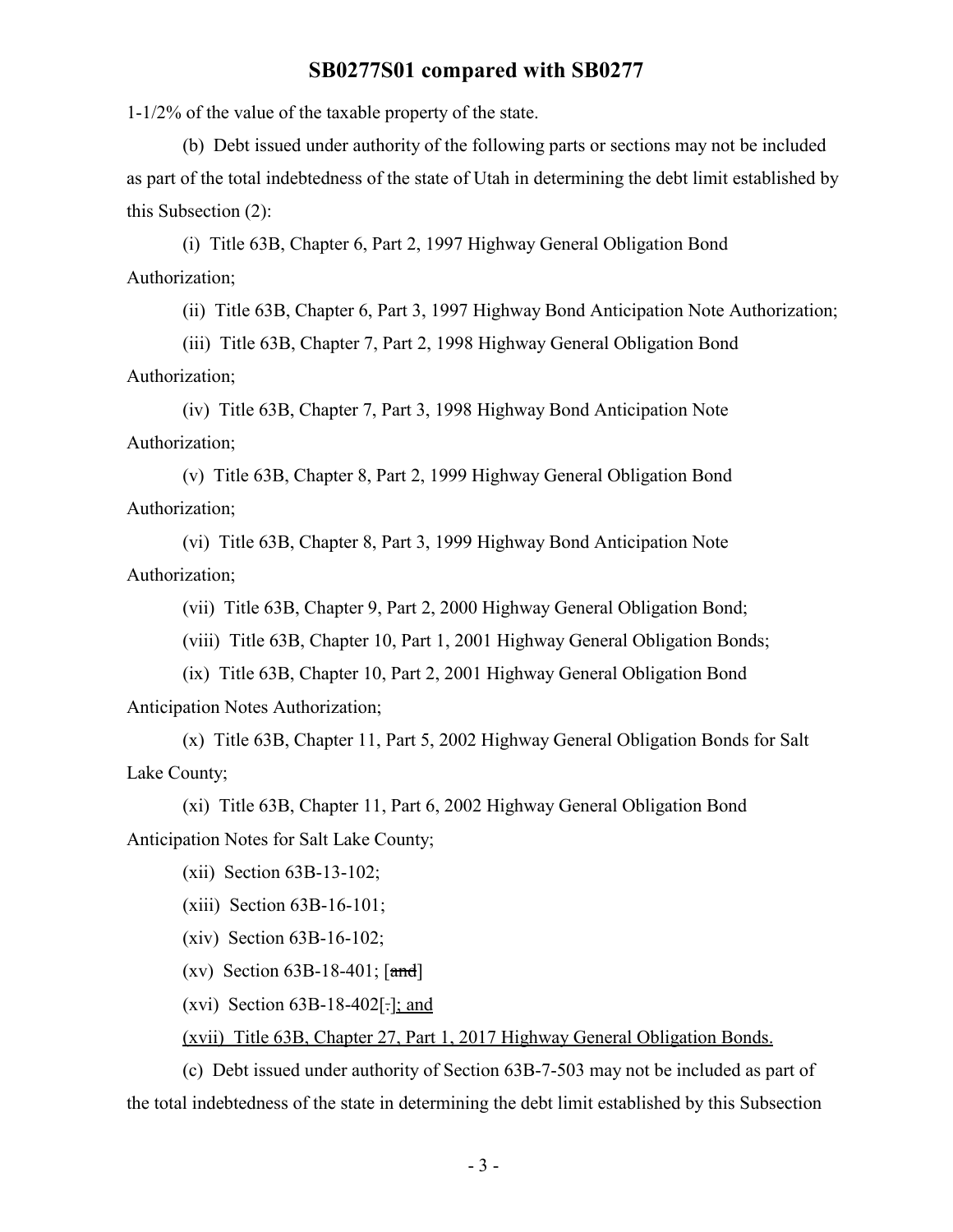(2).

(3) The obligations shall be authorized by resolution of the authority, following approval of the Legislature, and may:

(a) be executed and delivered at any time, and from time to time, as the authority may determine;

(b) be sold at public or private sale in the manner and at the prices, either at, in excess of, or below their face value and at the times that the authority determines;

(c) be in the form and denominations that the authority determines;

(d) be of the tenor that the authority determines;

(e) be in registered or bearer form either as to principal or interest or both;

(f) be payable in those installments and at the times that the authority determines;

(g) be payable at the places, either within or without this state, that the authority determines;

(h) bear interest at the rate or rates, payable at the place or places, and evidenced in the manner, that the authority determines;

(i) be redeemable before maturity, with or without premium;

(j) contain any other provisions not inconsistent with this part that are considered to be for the best interests of the authority and provided for in the proceedings of the authority under which the bonds are authorized to be issued; and

(k) bear facsimile signatures and seals.

(4) The authority may pay any expenses, premiums, or commissions, that it considers necessary or advantageous in connection with the authorization, sale, and issuance of these obligations, from the proceeds of the sale of the obligations or from the revenues of the projects involved.

Section 2. Section **63B-27-101** is enacted to read:

#### **CHAPTER 27. 2017 BONDING AND FINANCING AUTHORIZATIONS**

#### **Part 1. 2017 Highway General Obligation Bonds**

**63B-27-101. Highway bonds -- Maximum amount -- Use of proceeds for highway projects.**

(1) (a) Subject to the restriction in Subsection (1)(c), the total amount of bonds issued under this section may not exceed \$1,000,000,000.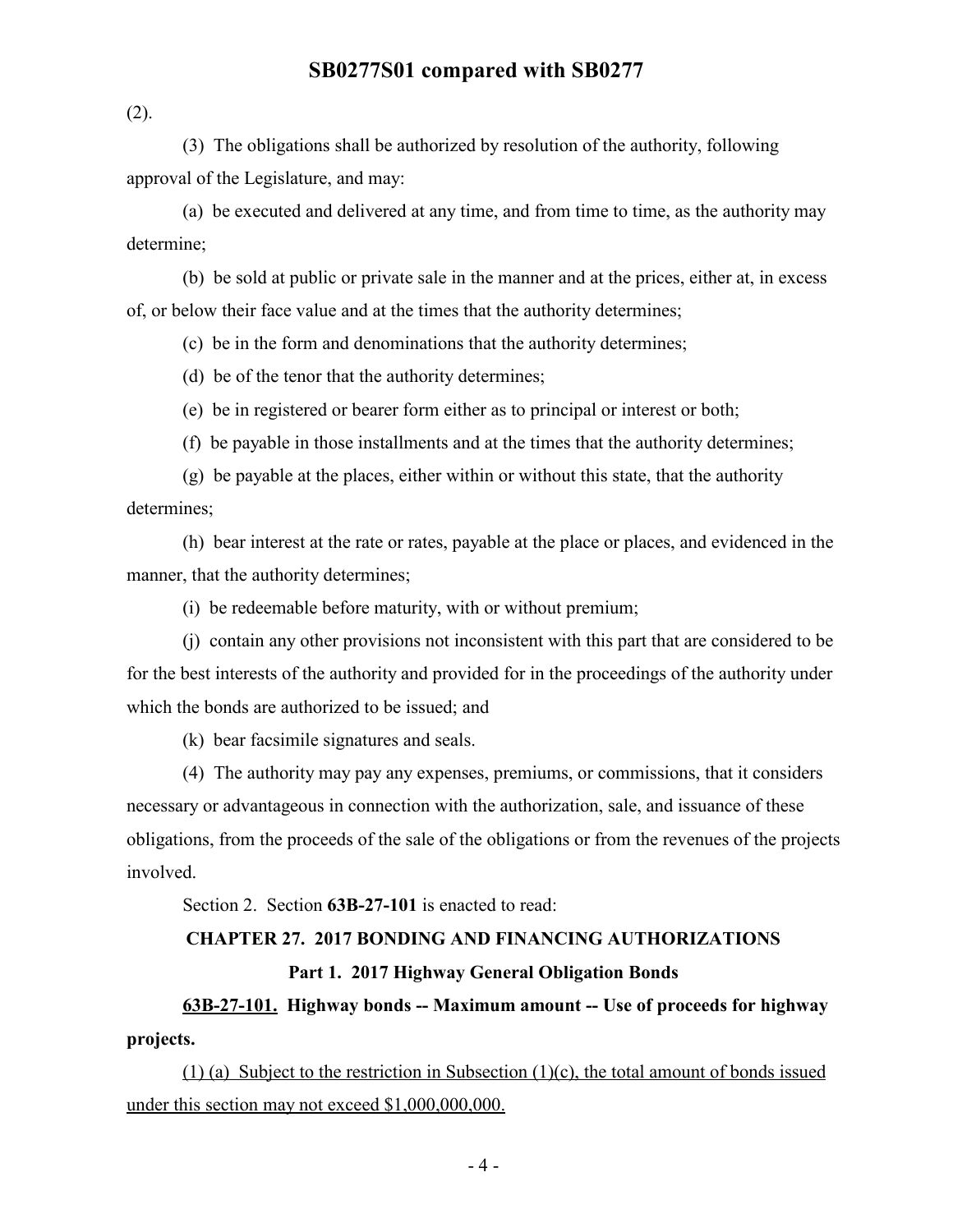(b) When the Department of Transportation certifies to the commission that the requirements of Subsection 72-2-124(5) have been met and certifies the amount of bond proceeds that the commission needs to provide funding for the projects described in Subsection (2) for the current or next fiscal year, the commission may issue and sell general obligation bonds in an amount equal to the certified amount plus costs of issuance.

(c) The commission may not issue general obligation bonds authorized under this section if the issuance of the general obligation bonds would result in the total current outstanding general obligation debt of the state exceeding 50% of the limitation described in the Utah Constitution, Article XIV, Section 1.

(2) Except as provided in  $\{\text{Subsections}\}\$ Subsection (3 $\{\}$ ) and (4 $\}$ ), proceeds from the issuance of bonds shall be provided to the Department of Transportation to pay all or part of the costs of the following state highway construction or reconstruction projects:

(a) state and federal highways prioritized by the Transportation Commission through the prioritization process for new transportation capacity projects adopted under Section 72-1-304, giving priority consideration for projects with a regional significance or that support economic development within the state, including:

(i) projects that are prioritized but exceed available cash flow beyond the normal programming horizon; or

(ii) projects prioritized in the state highway construction program; and

(b) \$100,000,000 to be used by the Department of Transportation for transportation improvements as prioritized by the Transportation Commission for projects that:

(i) have a significant economic development impact associated with recreation and tourism within the state; and

(ii) address significant needs for congestion mitigation.

(3)  $\{Ten\}$ Nineteen million dollars of the bond proceeds issued under this section shall be provided to the Transportation Infrastructure Loan Fund created by Section 72-2-202 to make funds available for a transportation infrastructure loan or transportation infrastructure assistance under Title 72, Chapter 2, Part 2, Transportation Infrastructure Loan Fund, as follows:

(a) \$10,000,000 to the military installation development authority created in Section 63H-1-201;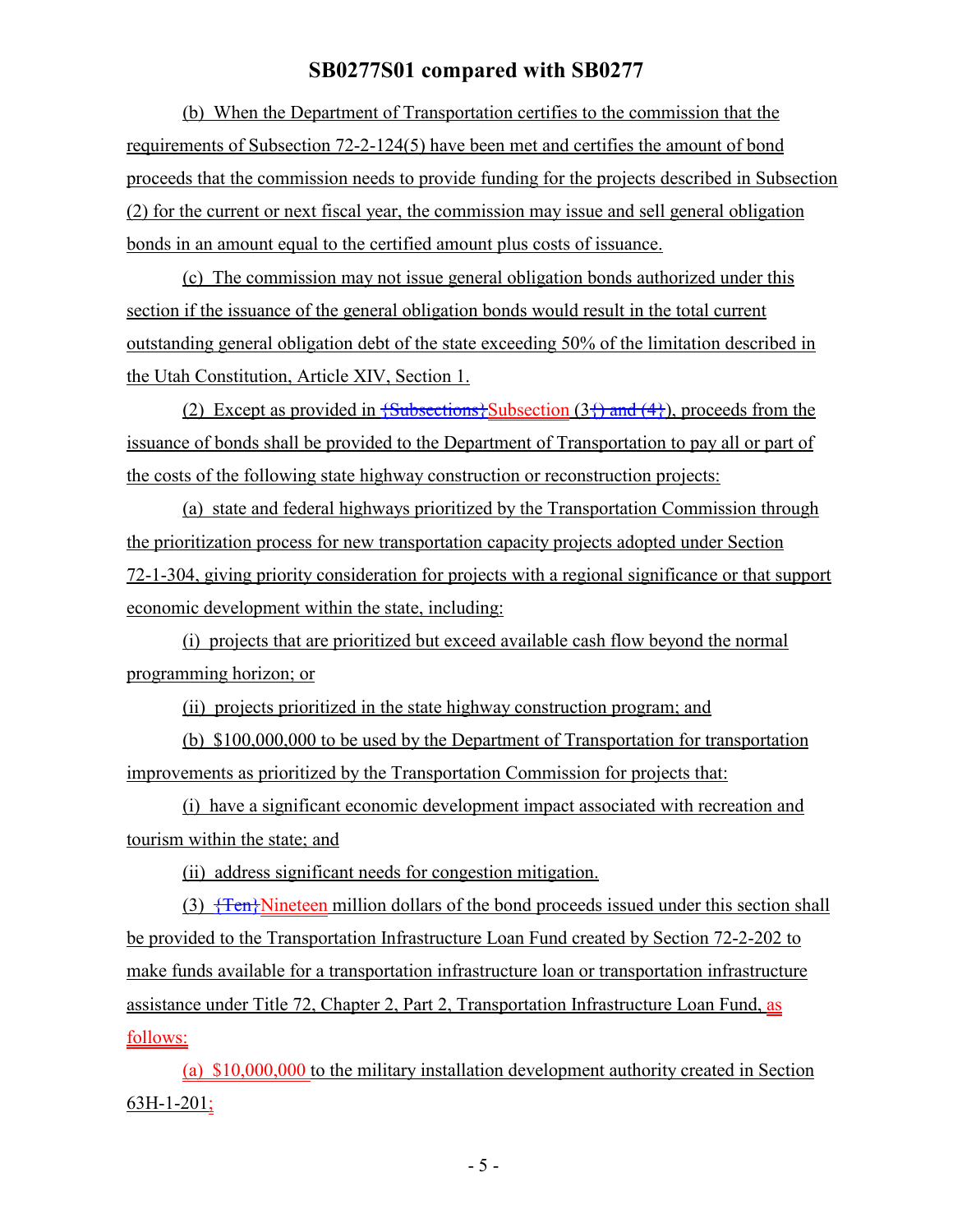(b) \$5,000,000 for right-of-way acquisition and highway construction in Davis County; and

(c) \$4,000,000 for pedestrian access and crossings by a future public transit fixed guideway rail station and an institution of higher education.

(4) The bond proceeds issued under this section shall be provided to the Department of Transportation.

(5) The costs under Subsection (2) may include the costs of studies necessary to make transportation infrastructure improvements, the costs of acquiring land, interests in land, and easements and rights-of-way, the costs of improving sites, and making all improvements necessary, incidental, or convenient to the facilities, and the costs of interest estimated to accrue on these bonds during the period to be covered by construction of the projects plus a period of six months after the end of the construction period, interest estimated to accrue on any bond anticipation notes issued under the authority of this title, and all related engineering, architectural, and legal fees.

(6) The commission or the state treasurer may make any statement of intent relating to a reimbursement that is necessary or desirable to comply with federal tax law.

(7) The Department of Transportation may enter into agreements related to the projects described in Subsection (2) before the receipt of proceeds of bonds issued under this section.

Section 3. Section **63B-27-102** is enacted to read:

**63B-27-102. Highway bonds -- Maximum amount -- Use of proceeds for highway projects.**

(1) (a) Subject to the restriction in Subsection (1)(c), the total amount of bonds issued under this section may not exceed  $\{\$50\}$ \$47,000,000.

(b) When the Department of Transportation certifies to the commission the amount of bond proceeds that the commission needs to provide funding for the  $\frac{f\text{highway construction}}{f\text{highway construction}}$  $\dagger$ projects described in Subsection (2), the commission may issue and sell general obligation bonds in an amount equal to the certified amount plus costs of issuance.

(c) The commission may not issue general obligation bonds authorized under this section if the issuance of the general obligation bonds would result in the total current outstanding general obligation debt of the state exceeding 50% of the limitation described in the Utah Constitution, Article XIV, Section 1.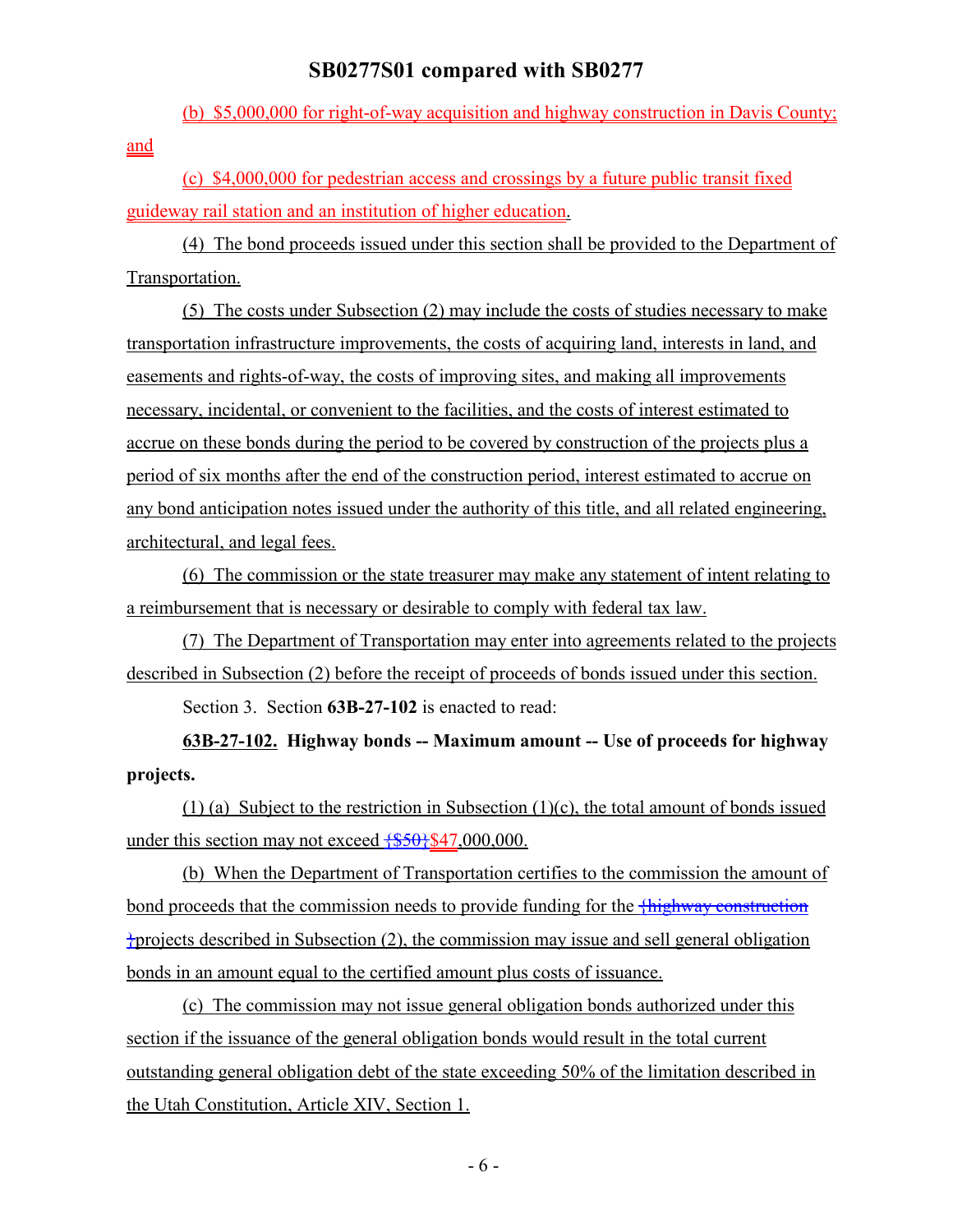(2) (a) Proceeds from the bonds issued under this section shall be provided to the Department of Transportation to pay for or to provide funds to a municipality or county to pay for the costs of right-of-way acquisition, construction, reconstruction, renovations, or improvements to highways, transportation facilities, or multimodal transportation projects described in Subsection (2)(b).

(b) Bond proceeds described under Subsection (2)(a) shall be used to pay for state and local highway projects or transportation facilities or multimodal transportation projects described in Subsection 72-2-121(4)(c) in Salt Lake County prioritized by the county. $\frac{1}{2}$ 

(c) Prior to a municipality or county receiving funds described in this Subsection (2), the municipality or county shall certify that it will use the funds provided under this Subsection  $(2)$  solely for the projects prioritized by the county.}

 $({a} \cdot {\bf d})$  The costs under this Subsection (2) may include the costs of acquiring land, interests in land, and easements and rights-of-way, the costs of improving sites, and making all improvements necessary, incidental, or convenient to the facilities, and the costs of interest estimated to accrue on these bonds during the period to be covered by construction of the projects plus a period of six months after the end of the construction period, interest estimated to accrue on any bond anticipation notes issued under the authority of this title, and all related engineering, architectural, and legal fees.

(3) The commission or the state treasurer may make any statement of intent relating to a reimbursement that is necessary or desirable to comply with federal tax law.

(4) The Department of Transportation may enter into agreements related to the project before the receipt of proceeds of bonds issued under this chapter.

Section 4. Section **63J-3-402** is amended to read:

**63J-3-402. Debt limitation -- Vote requirement needed to exceed limitation -- Exceptions.**

(1) (a) Except as provided in Subsection (1)(b), the outstanding general obligation debt of the state may not exceed 45% of the maximum allowable appropriations limit unless approved by more than a two-thirds vote of both houses of the Legislature.

(b) Notwithstanding the limitation contained in Subsection  $(1)(a)$ , debt issued under the authority of the following parts or sections is not subject to the debt limitation established by this section: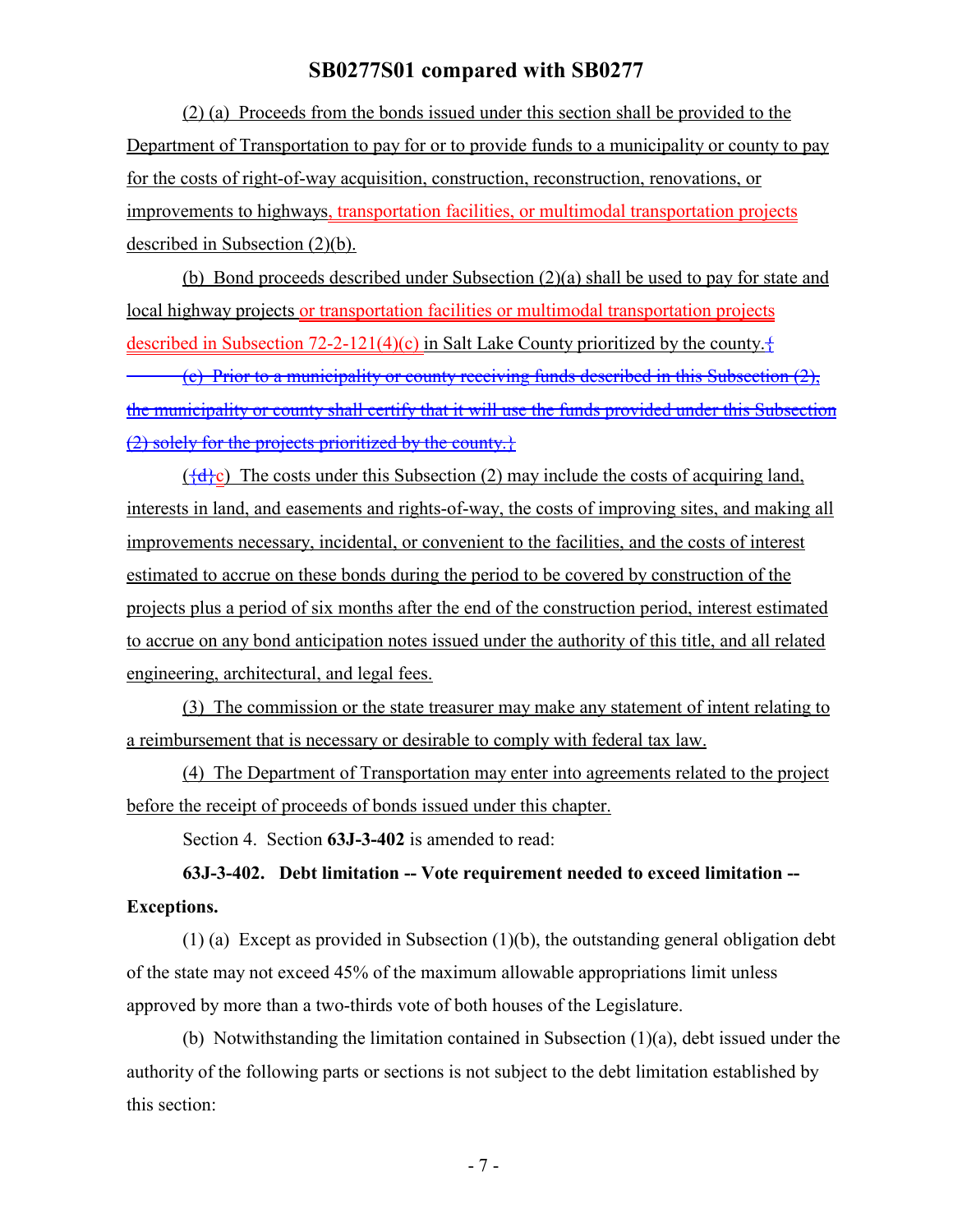(i) Title 63B, Chapter 6, Part 2, 1997 Highway General Obligation Bond Authorization;

(ii) Title 63B, Chapter 6, Part 3, 1997 Highway Bond Anticipation Note Authorization;

(iii) Title 63B, Chapter 7, Part 2, 1998 Highway General Obligation Bond

Authorization;

(iv) Title 63B, Chapter 7, Part 3, 1998 Highway Bond Anticipation Note Authorization;

(v) Title 63B, Chapter 8, Part 2, 1999 Highway General Obligation Bond Authorization;

(vi) Title 63B, Chapter 8, Part 3, 1999 Highway Bond Anticipation Note Authorization;

(vii) Title 63B, Chapter 9, Part 2, 2000 Highway General Obligation Bond;

(viii) Title 63B, Chapter 10, Part 1, 2001 Highway General Obligation Bonds;

(ix) Title 63B, Chapter 10, Part 2, 2001 Highway General Obligation Bond Anticipation Notes Authorization;

(x) Title 63B, Chapter 11, Part 5, 2002 Highway General Obligation Bonds for Salt Lake County;

(xi) Title 63B, Chapter 11, Part 6, 2002 Highway General Obligation Bond Anticipation Notes for Salt Lake County [Authorization];

(xii) Section 63B-13-102;

- (xiii) Section 63B-16-101;
- (xiv) Section 63B-16-102;
- (xv) Section  $63B-18-401$ ;  $[\text{and}]$

(xvi) Section  $63B-18-402$  [: ]; and

(xvii) Title 63B, Chapter 27, Part 1, 2017 Highway General Obligation Bonds.

(2) This section does not apply if contractual rights will be impaired.

Section 5. Section **72-2-121** is amended to read:

#### **72-2-121. County of the First Class Highway Projects Fund.**

(1) There is created a special revenue fund within the Transportation Fund known as the "County of the First Class Highway Projects Fund."

(2) The fund consists of money generated from the following revenue sources: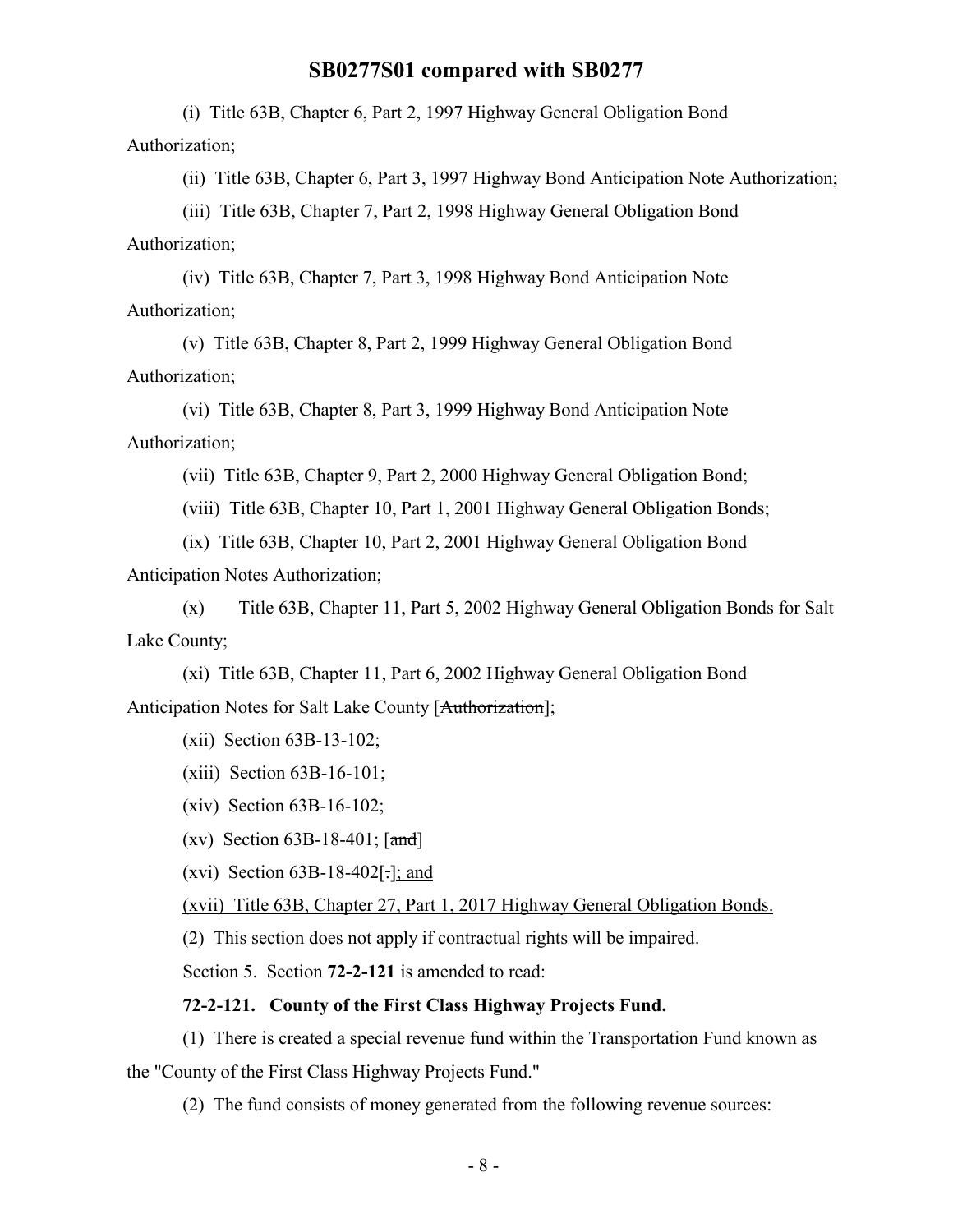(a) any voluntary contributions received for new construction, major renovations, and improvements to highways within a county of the first class;

(b) the portion of the sales and use tax described in Subsection 59-12-2214(3)(b) deposited in or transferred to the fund;

(c) the portion of the sales and use tax described in Subsection 59-12-2217(2)(b) and required by Subsection 59-12-2217(8)(b) to be deposited in or transferred to the fund; and

(d) a portion of the local option highway construction and transportation corridor preservation fee imposed in a county of the first class under Section 41-1a-1222 deposited in or transferred to the fund.

(3) (a) The fund shall earn interest.

(b) All interest earned on fund money shall be deposited into the fund.

(4) The executive director shall use the fund money only:

(a) to pay debt service and bond issuance costs for bonds issued under Sections 63B-16-102 [and], 63B-18-402, and 63B-27-102;

(b) for right-of-way acquisition, new construction, major renovations, and improvements to highways within a county of the first class and to pay any debt service and bond issuance costs related to those projects, including improvements to a highway located within a municipality in a county of the first class where the municipality is located within the boundaries of more than a single county;

(c) for the construction, acquisition, use, maintenance, or operation of:

(i) an active transportation facility for nonmotorized vehicles;

(ii) multimodal transportation that connects an origin with a destination; or

(iii) a facility that may include a:

(A) pedestrian or nonmotorized vehicle trail;

(B) nonmotorized vehicle storage facility;

(C) pedestrian or vehicle bridge; or

(D) vehicle parking lot or parking structure;

(d) for fiscal year 2012-13 only, to pay for or to provide funds to a municipality or county to pay for a portion of right-of-way acquisition, construction, reconstruction, renovations, and improvements to highways described in Subsections 72-2-121.4(7), (8), and  $(9);$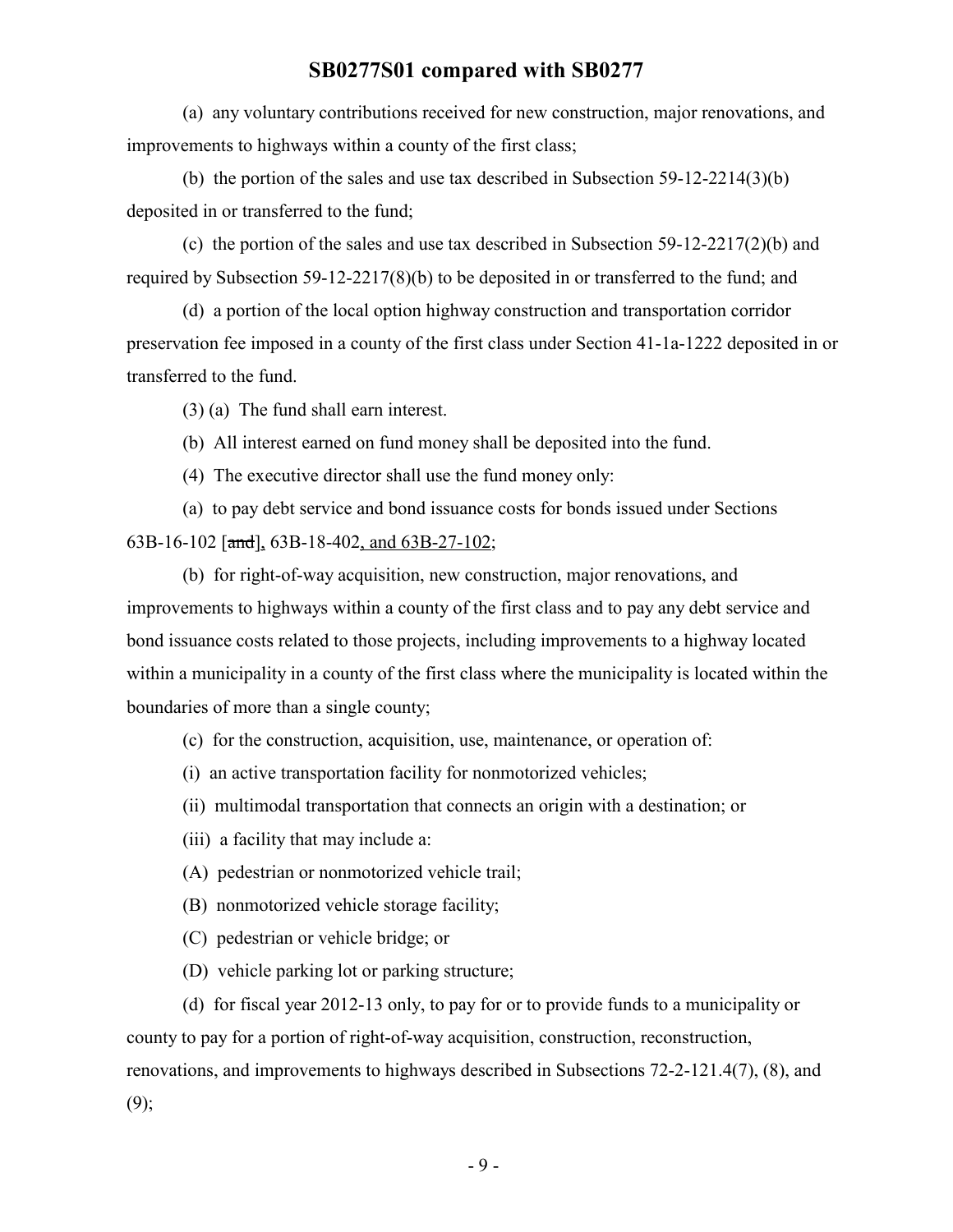(e) to transfer to the 2010 Salt Lake County Revenue Bond Sinking Fund created by Section 72-2-121.3 the amount required in Subsection 72-2-121.3(4)(c) minus the amounts transferred in accordance with Subsection  $72-2-124(4)(a)(iv)$ ;

(f) for a fiscal year beginning on or after July 1, 2013, to pay debt service and bond issuance costs for \$30,000,000 of the bonds issued under Section 63B-18-401 for the projects described in Subsection 63B-18-401(4)(a);

(g) for a fiscal year beginning on or after July 1, 2013, and after the department has verified that the amount required under Subsection 72-2-121.3(4)(c) is available in the fund, to transfer an amount equal to 50% of the revenue generated by the local option highway construction and transportation corridor preservation fee imposed under Section 41-1a-1222 in a county of the first class:

- (i) to the legislative body of a county of the first class; and
- (ii) to be used by a county of the first class for:
- (A) highway construction, reconstruction, or maintenance projects; or
- (B) the enforcement of state motor vehicle and traffic laws;

(h) for fiscal year 2015 only, and after the department has verified that the amount required under Subsection 72-2-121.3(4)(c) is available in the fund and the transfer under Subsection (4)(f) has been made, to transfer an amount equal to the remainder of the revenue available in the fund for the 2015 fiscal year:

(i) to the legislative body of a county of the first class; and

- (ii) to be used by a county of the first class for:
- (A) highway construction, reconstruction, or maintenance projects; or
- (B) the enforcement of state motor vehicle and traffic laws;

(i) for fiscal year 2015-16 only, and after the department has verified that the amount required under Subsection 72-2-121.3(4)(c) is available in the fund and the transfer under Subsection (4)(f) has been made, to transfer an amount equal to \$25,000,000:

- (i) to the legislative body of a county of the first class; and
- (ii) to be used by the county for the purposes described in this section;

(j) for a fiscal year beginning on or after July 1, 2015, after the department has verified that the amount required under Subsection 72-2-121.3(4)(c) is available in the fund and the transfer under Subsection (4)(f) has been made, to annually transfer an amount equal to up to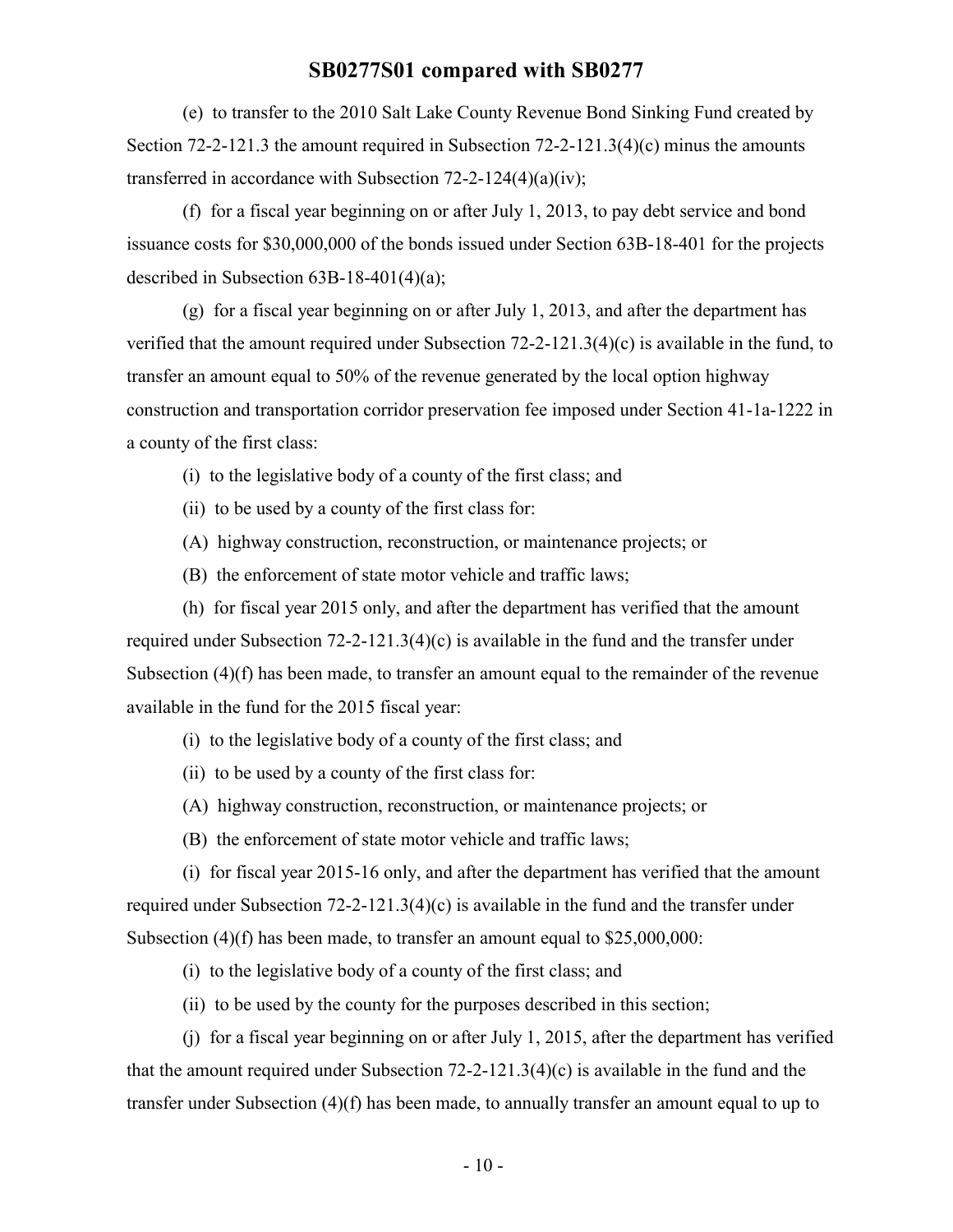42.5% of the sales and use tax revenue imposed in a county of the first class and deposited into the fund in accordance with Subsection 59-12-2214(3)(b) to:

(i) the appropriate debt service or sinking fund for the repayment of bonds issued under Section 63B-27-102; and

(ii) the Transportation Investment Fund of 2005 created in Section 72-2-124 until \$28,079,000 has been deposited into the Transportation Investment Fund of 2005; and

(k) for a fiscal year beginning after the amount described in Subsection (4)(j) has been repaid to the Transportation Investment Fund of 2005 until fiscal year 2030,  $\lceil \frac{\text{and}}{\text{and}} \rceil$  after the department has verified that the amount required under Subsection 72-2-121.3(4)(c) is available in the fund and the transfer under Subsection (4)(f) has been made, and after the bonds under Section 63B-27-102 have been repaid, to annually transfer an amount equal to up to 42.5% of the sales and use tax revenue imposed in a county of the first class and deposited into the fund in accordance with Subsection 59-12-2214(3)(b):

(i) to the legislative body of a county of the first class; and

(ii) to be used by the county for the purposes described in this section.

(5) The revenues described in Subsections (2)(b), (c), and (d) that are deposited in the fund and bond proceeds from bonds issued under Sections 63B-16-102 [and], 63B-18-402, and 63B-27-102 are considered a local matching contribution for the purposes described under Section 72-2-123.

(6) The additional administrative costs of the department to administer this fund shall be paid from money in the fund.

(7) Notwithstanding any statutory or other restrictions on the use or expenditure of the revenue sources deposited into this fund, the Department of Transportation may use the money in this fund for any of the purposes detailed in Subsection (4).

Section 6. Section **72-2-124** is amended to read:

#### **72-2-124. Transportation Investment Fund of 2005.**

(1) There is created a capital projects fund entitled the Transportation Investment Fund of 2005.

(2) The fund consists of money generated from the following sources:

(a) any voluntary contributions received for the maintenance, construction,

reconstruction, or renovation of state and federal highways;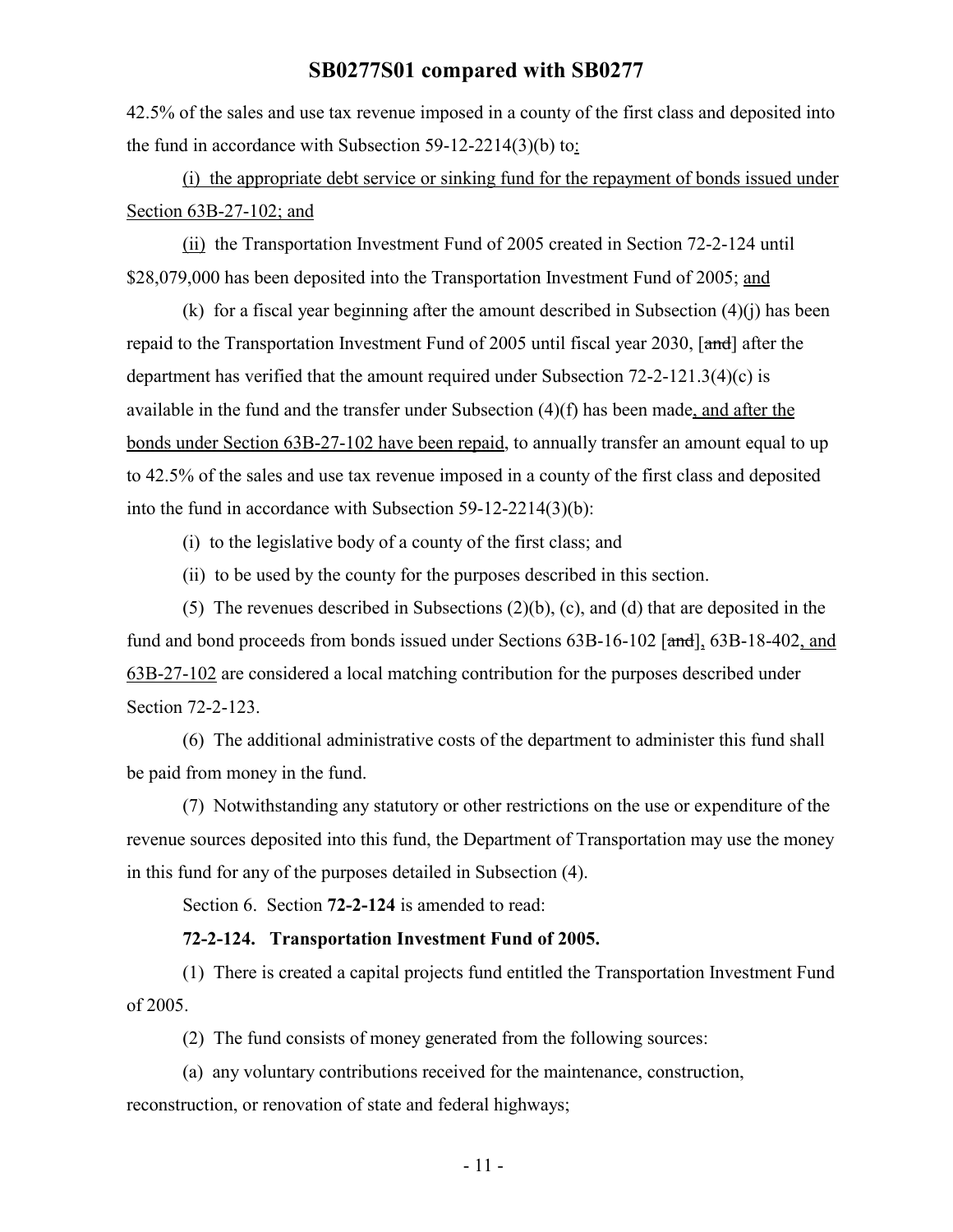(b) appropriations made to the fund by the Legislature;

(c) the sales and use tax revenues deposited into the fund in accordance with Section 59-12-103;

(d) registration fees designated under Section 41-1a-1201; and

(e) revenues transferred to the fund in accordance with Section 72-2-106.

(3) (a) The fund shall earn interest.

(b) All interest earned on fund money shall be deposited into the fund.

(4) (a) Except as provided in Subsection (4)(b), the executive director may use fund money only to pay:

(i) the costs of maintenance, construction, reconstruction, or renovation to state and federal highways prioritized by the Transportation Commission through the prioritization process for new transportation capacity projects adopted under Section 72-1-304;

(ii) the costs of maintenance, construction, reconstruction, or renovation to the highway projects described in Subsections 63B-18-401(2), (3), and (4);

(iii) principal, interest, and issuance costs of bonds authorized by Section 63B-18-401 minus the costs paid from the County of the First Class Highway Projects Fund in accordance with Subsection  $72-2-121(4)(f)$ ;

(iv) for a fiscal year beginning on or after July 1, 2013, to transfer to the 2010 Salt Lake County Revenue Bond Sinking Fund created by Section 72-2-121.3 the amount certified by Salt Lake County in accordance with Subsection 72-2-121.3(4)(c) as necessary to pay the debt service on \$30,000,000 of the revenue bonds issued by Salt Lake County;

(v) principal, interest, and issuance costs of bonds authorized by Section 63B-16-101 for projects prioritized in accordance with Section 72-2-125;

(vi) all highway general obligation bonds that are intended to be paid from revenues in the Centennial Highway Fund created by Section 72-2-118; and

(vii) for fiscal year 2015-16 only, to transfer \$25,000,000 to the County of the First Class Highway Projects Fund created in Section 72-2-121 to be used for the purposes described in Section 72-2-121.

(b) The executive director may use fund money to exchange for an equal or greater amount of federal transportation funds to be used as provided in Subsection (4)(a).

(5) (a) Before bonds authorized by Section 63B-18-401 or 63B-27-101 may be issued